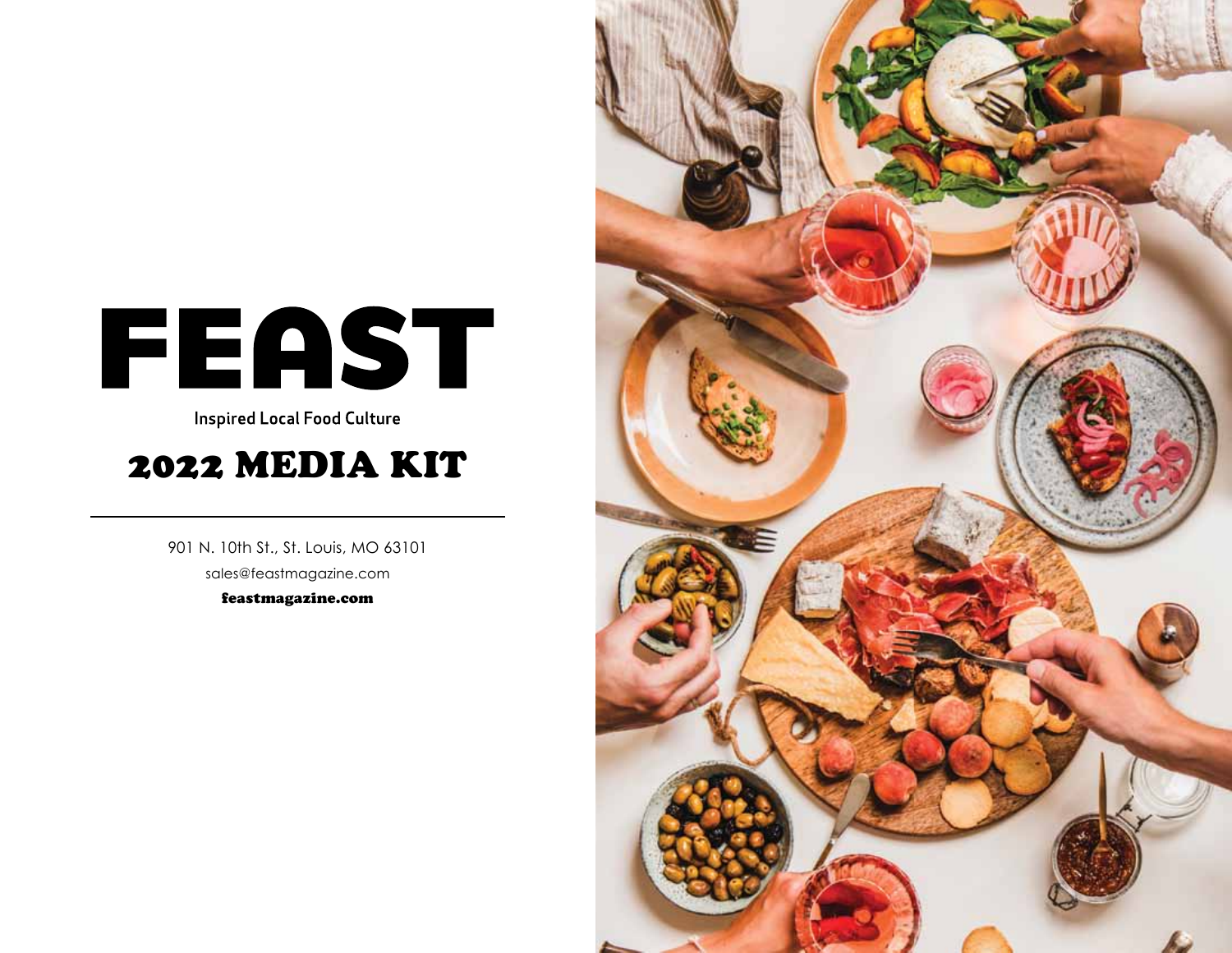

# **FEAST** INSPIRED LOCAL FOOD CULTURE

Feast leads the conversation on all things food and drink in our region. We actively connect our hungry audience with chefs, bartenders, farmers and makers and also provide the recipes, tips and tricks readers need to be confident in their own kitchens.

### print

Our award-winning monthly magazine features profiles, Q&As, original recipes, tips for home cooks and more.

# **DIGITAL**

Feastmagazine.com is updated constantly, featuring timely restaurant news including sneak peeks of new spots, breaking news, lists of must-try spots and more.

### branded content

Let us tell your story! Become a part of the conversation with a promotional content piece that can be distributed across any of our engaging platforms.

# **EVENTS**

From tasting events to cooking classes and demonstrations, Feast events connect your brand with our readers in an engaging, memorable way.

### social media

Feast's strategic use of Facebook, Twitter, Instagram and Pinterest keeps our 170,000+ social media followers fully invested in what's new and notable across the regional culinary scene.

### advertorial

Monthly online exclusive advertorial that will go live on the website on the same day as print publication. **Includes**: 1 image, business contact info, 50 word copy **Themes:**

June – Summer Drinks July – Picnic Essentials August – Meat & Grilling SEPTEMBER – Fall Celebrations OCTOBER - Wine Country NOVEMBER - Holiday Catering DECEMBER - Giving Back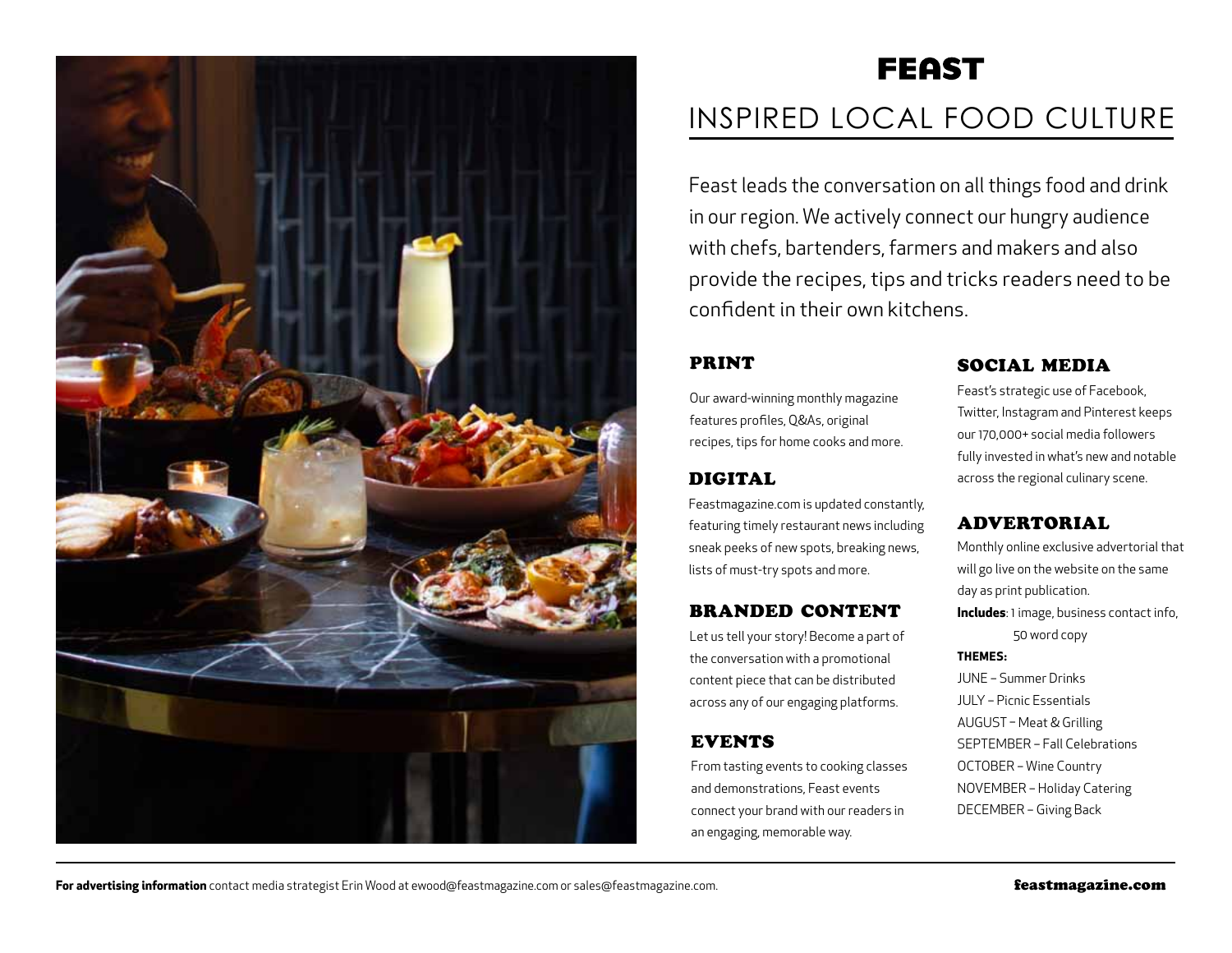

# **FEAST**

# AUDIENCE

### ▶ reader profile

| <b>GENDER:</b>     | Women               | 57% |
|--------------------|---------------------|-----|
|                    | Men                 | 43% |
|                    |                     |     |
| AGE:               | $18 - 34$           | 13% |
|                    | $35 - 49$           | 26% |
|                    | 50+                 | 62% |
|                    |                     |     |
| <b>EDUCATION:</b>  | Some college        | 40% |
|                    | College/Postgrad    | 42% |
|                    |                     |     |
| <b>INCOME:</b>     | \$50 - \$149,000    | 55% |
|                    | $$150,000+$         | 17% |
|                    |                     |     |
| <b>HOME VALUE:</b> | Owns home           | 79% |
|                    | Less Than \$200,000 | 36% |
|                    | \$200,000 or more   | 43% |
|                    |                     |     |

## Feast readers are…

44% more likely to belong to a health club or gym

82% more likely to buy locally grown food

31% more likely to use marijuana/cannabis

60% more likely to attend adult continuing education classes

> 50% more likely to use a financial planner

63% more likely to use a travel agent

1.5m **monthly digital pageviews**

# 87%

**average new digital visitors**

170,400 **social media followers**

20,000 **newsletter subscribers**

23% **newsletter open rate**

50,000 **monthly circulation**

*Source: 2020/2021 Scarborough Research, St. Louis; Google Analytics Monthly Averages Oct. 2020-Sept. 2021; Facebook Analytics; Twitter Analytics; Instagram Analytics*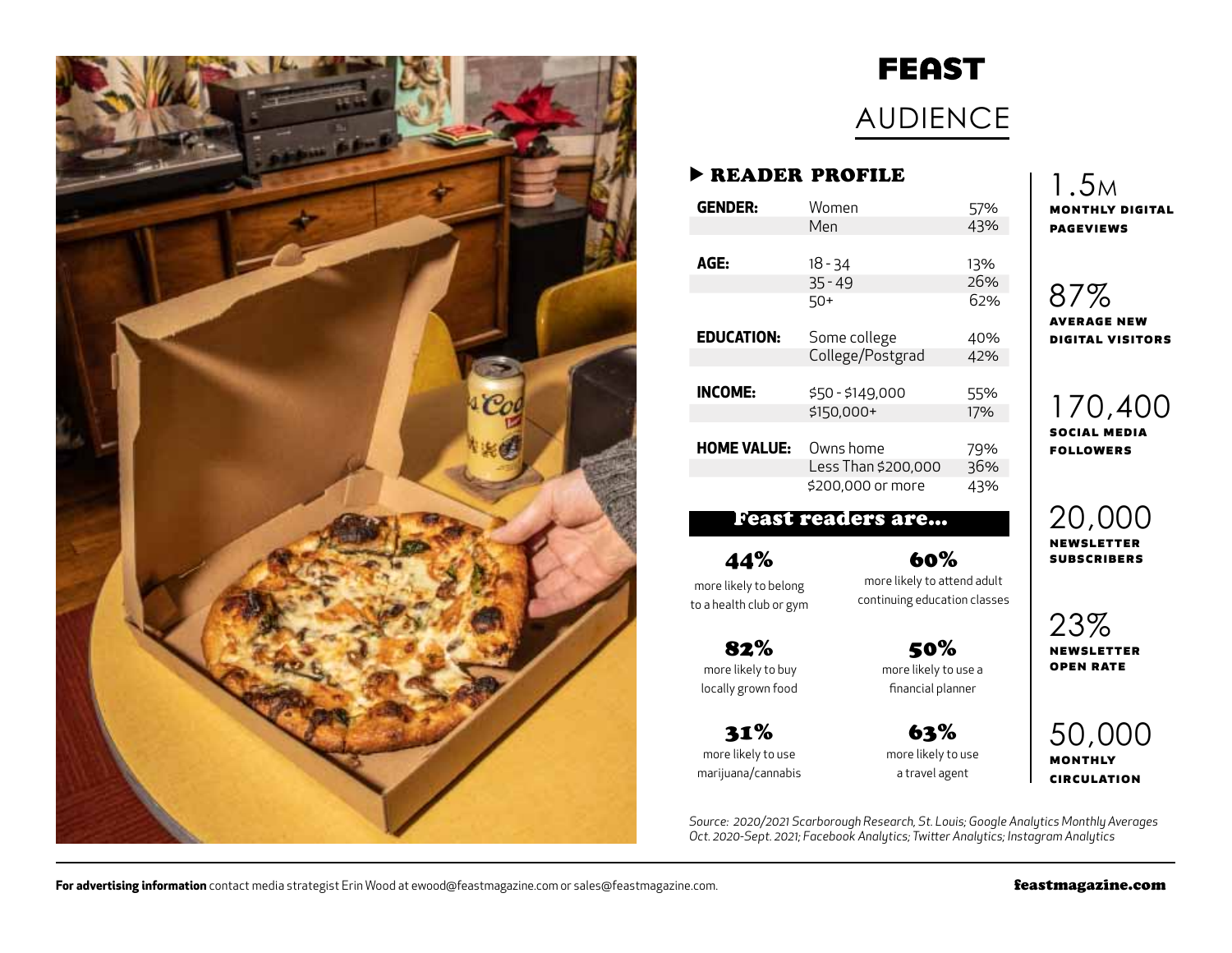# FEAST EDITORIAL CALENDAR

#### **JANUARY**

#### **cover story: Rising Stars + Industry Innovators**

An introduction to up-and-coming restaurant talent across the region while also honoring the seasoned professionals who continue to push the envelope in the regional food-and-drink scene.

- Space deadline: 12/08/21
- Materials due: 12/09/21
- Publication date: 12/22/21

#### May

#### **cover story: The Great Outdoors**

As we gear up for summer, our May issue encourages readers to get outside, featuring guides for camping, fishing and hunting throughout the state and recipes to enjoy along the way.

- Space deadline: 04/15/22
- Materials due: 04/18/22
- Publication date: 04/29/22

#### September

#### **cover story: Pizza**

A deep dive into the ubiquitous takeout staple

- Space deadline: 08/12/22
- Materials due: 08/15/22
- Publication date: 08/26/22

#### **FEBRUARY cover story: Coffee**

In February, we'll introduce readers to shops, cafés, roasters and baristas across

the region and also share recipes for cooking with coffee, plus tips and tricks for brewing your very best cup.

- Space deadline: 01/14/22
- MATERIALS DUE: 01/17/22
- Publication date: 01/28/22

#### June

#### **cover story: The Remix**

The food-and-drink pros reimagining the local culinary scene

- Space deadline: 05/13/22
- Materials due: 05/16/22
- Publication date: 05/27/22

# March

#### **cover story: Sandwiches**

In March, we're celebrating the sandwich in its many forms, from Japanese sandos to Philly cheesesteaks to Vietnamese bánh mì.

- Space deadline: 02/11/22
- MATERIALS DUE: 02/14/22
- Publication date: 02/25/22

#### July

#### **cover story: Summer Spectacular**

The best in summer eats and drinks

- Space deadline: 06/10/22
- MATERIALS DUE: 06/13/22

November

dining and entertaining • Space deadline: 10/14/22 • MATERIALS DUE: 10/17/22 • Publication date: 10/28/22

• Publication date: 06/24/22

**cover story: How to Holiday**  Tips and tricks for nailing your holiday

# April

#### **cover story: Cannabis**

Our April issue explores how chefs, bakers, brewers and farmers are incorporating cannabis into a variety of products, from gummies and chocolate bars to beers and seltzers.

- Space deadline: 03/11/22
- Materials due: 03/14/22
- Publication date: 03/25/22

#### August

#### **cover story: Beer, Wine & Spirits**

Our annual celebration of the regional beer, wine and spirits industries

#### *Special Section: Feast 50 insert*

- Space deadline: 07/15/22
- Materials due: 07/18/22
- Publication date: 07/29/22

#### December

#### **cover story: Best New Restaurants**

Our annual honorees of the most exciting new concepts in St. Louis

- Space deadline: 11/11/22
- MATERIALS DUE: 11/14/22
- Publication date: 11/25/22

#### **OCTOBER**

#### **cover story: Indian cuisine**

A spotlight on regional styles, modern takes on traditional fare and where to find it all locally

- Space deadline: 09/09/22 • MATERIALS DUE: 09/12/22 • Publication date: 09/23/22
- 

For advertising information contact your Feast sales representative or media strategist Erin Wood at ewood@feastmagazine.com. **Feastmagazine.com feastmagazine.com**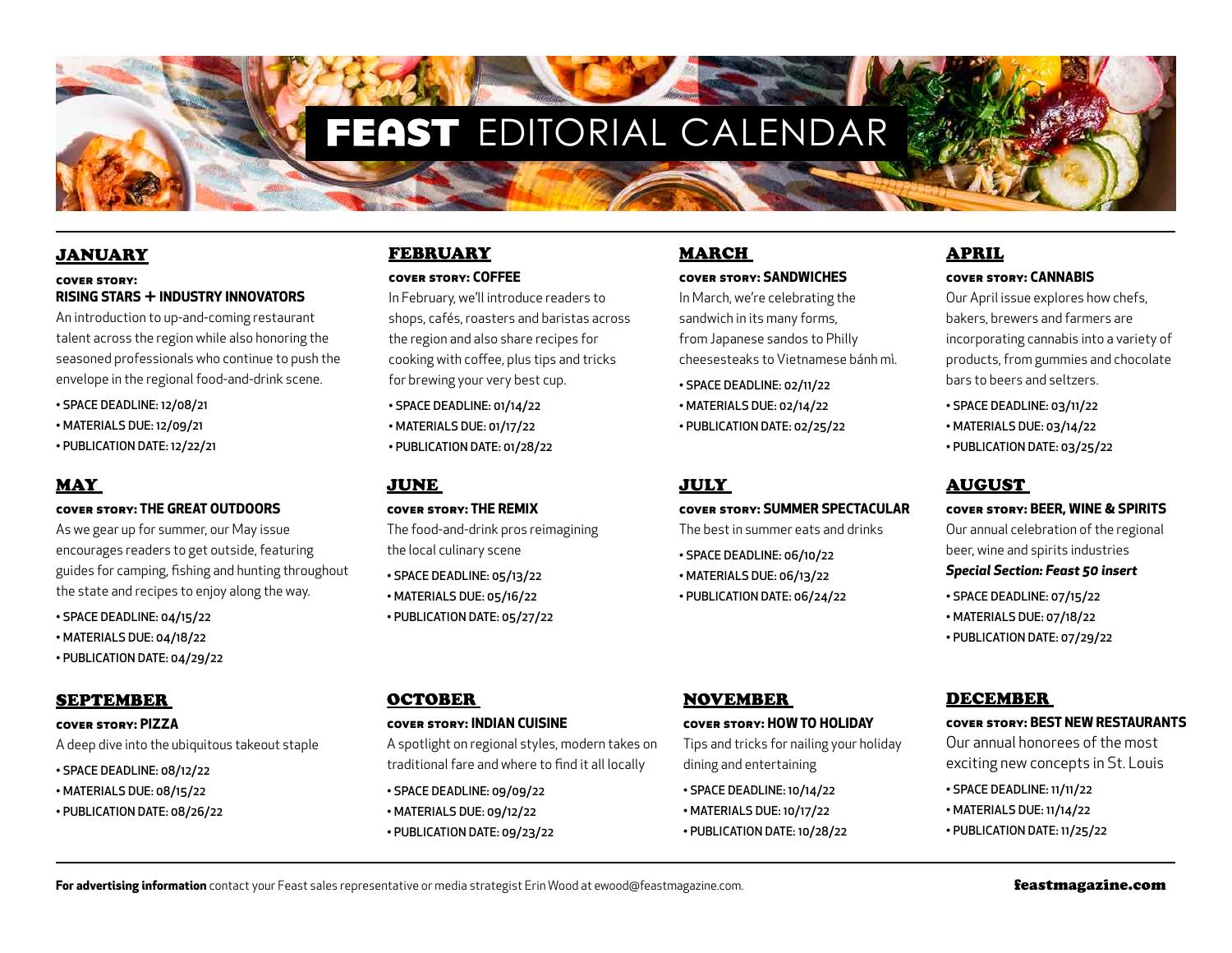

From heightening brand awareness to improving online presence to building trust with consumers, **branded content drives results**. Our team of writers, designers and producers are ready to help you deliver powerful stories to create authentic connections with your consumers.

### ►print & digital storytelling

In the congested streets of traditional advertising, branded content is a viable way to connect with an audience, engage them in creative ways and effectively convey your brand values. Whether in our monthly print publication or online at feastmagazine.com, our custom content opportunities deliver high-quality, engaging stories backed by a strong distribution plan to address the pillars of SEO success.

# ►interactive **CONTENT**

Interactive content, such as quizzes and sweepstakes, combine the power of storytelling with the engagement of a quiz to educate and collect data for your business.



*about our branded video opportunities*

Video production, scripting and editing is not one-size-fits-all, so we offer a diverse range of options to help clients achieve specific goals. Strengthen your connection with consumers with an engaging company profile video that tells your story in a meaningful way – our team will shoot, produce, edit and publish the entire thing. Your promotional video will publish on feastmagazine.com along with a short article featuring data-driven keywords and backlinks to your website to positively influence your SEO. The final video will also be delivered to you to use on your website, social channels and other marketing.

# $\blacktriangleright$  social media  $\mathcal G$  digital marketing

No matter which branded content package you choose, we will work with you to select the ideal target audience for your campaign and build distribution/marketing plans accordingly. Thanks to our partners at Amplified Digital, you'll have access to top-of-the-line tools and ad technologies that empower you to grow your business. We'll help you create a unique digital marketing plan aimed at increasing your conversion rates and ROI by utilizing proper targeting techniques across various ad tactics, all with compelling and effective ad messaging.

# EVENTS

From tasting events to cooking demonstrations, Feast events connect our readers with food and drink experts and industry leaders from across the region. With a combination of print, digital, branded content and social media, our partners will reach a sophisticated and influential audience. These unique opportunities create personal connections and build loyalty with partners. Feast creates memorable and measurable experiences through sponsorships, brand integration, custom events and more.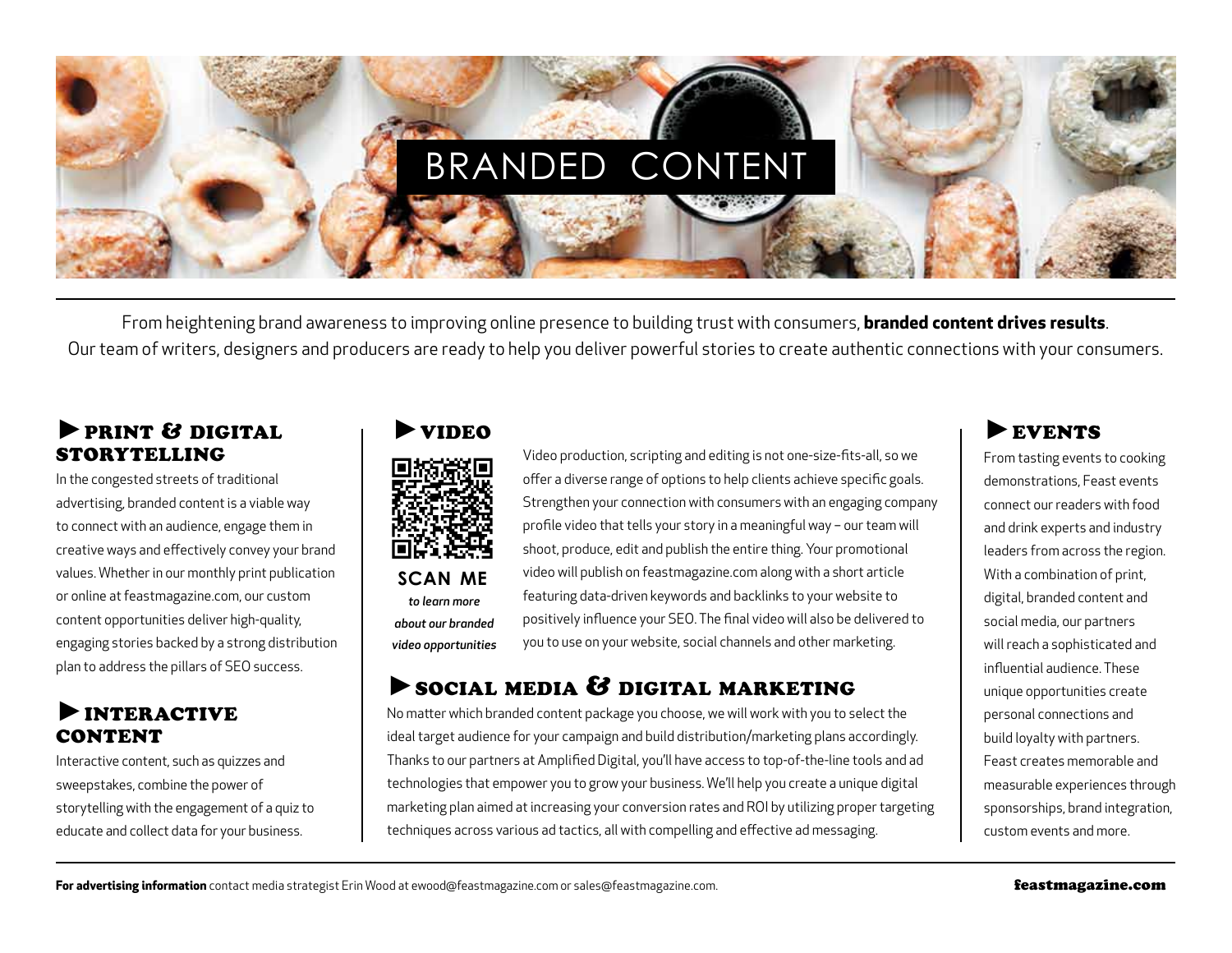

# **FEAST** PRINT SPECS

| <b>PREMIUM COVERS</b>         | AD SIZES (BUILD TO)            |
|-------------------------------|--------------------------------|
| Inside Front<br>or Back Cover | w/.25" bleed = 11.375" x 12.5" |
| Outside Back Cover            | w/.25" bleed = 11.375" x 12.5" |
| <b>PREMIUM ADS</b>            |                                |
| Page 3- Full Page             | w/.25" bleed = 22.25" x 12.5"  |
| <b>STANDARD ADS</b>           |                                |
| 2 Page Spread                 | w/.25" bleed = 22.25" x 12.5"  |
| Full Page                     | w/.25" bleed = 11.375" x 12.5" |
| $1/2$ v pg                    | 4.76" x 10.8"                  |
| 1/2 <sub>hpg</sub>            | 9.67" x 5.34"                  |
| $1/4$ v pg                    | $4.76'' \times 5.34''$         |
| 1/8h pg                       | $4.76'' \times 2.61''$         |

| FULL<br>Live Area<br>$9.675'' \times 10.8''$ |  |
|----------------------------------------------|--|
| Trim Size<br>10.875" x 12.5"                 |  |

| 1/2v | 1/4v |
|------|------|
|      | 1/4v |

| 1/8h | 1/4v |
|------|------|
| 1/8h |      |
|      | 1/2h |

### ad specs:

#### ▶ **Preferred file format: press-ready PDF**

- **-**300 dpi minimum to ensure best print quality ▶ **Convert all RGB and Pantone -**If submitting Adobe Illustrator or InDesign working files, please include all fonts, logos and images
- ▶ **No web images accepted spot colors to CMYK** ▶ **Recommended size for reverse (white) type is 10 pt**

*2022 rates are net and subject to change. Creative service charge will be added to all non-camera-ready ads.*